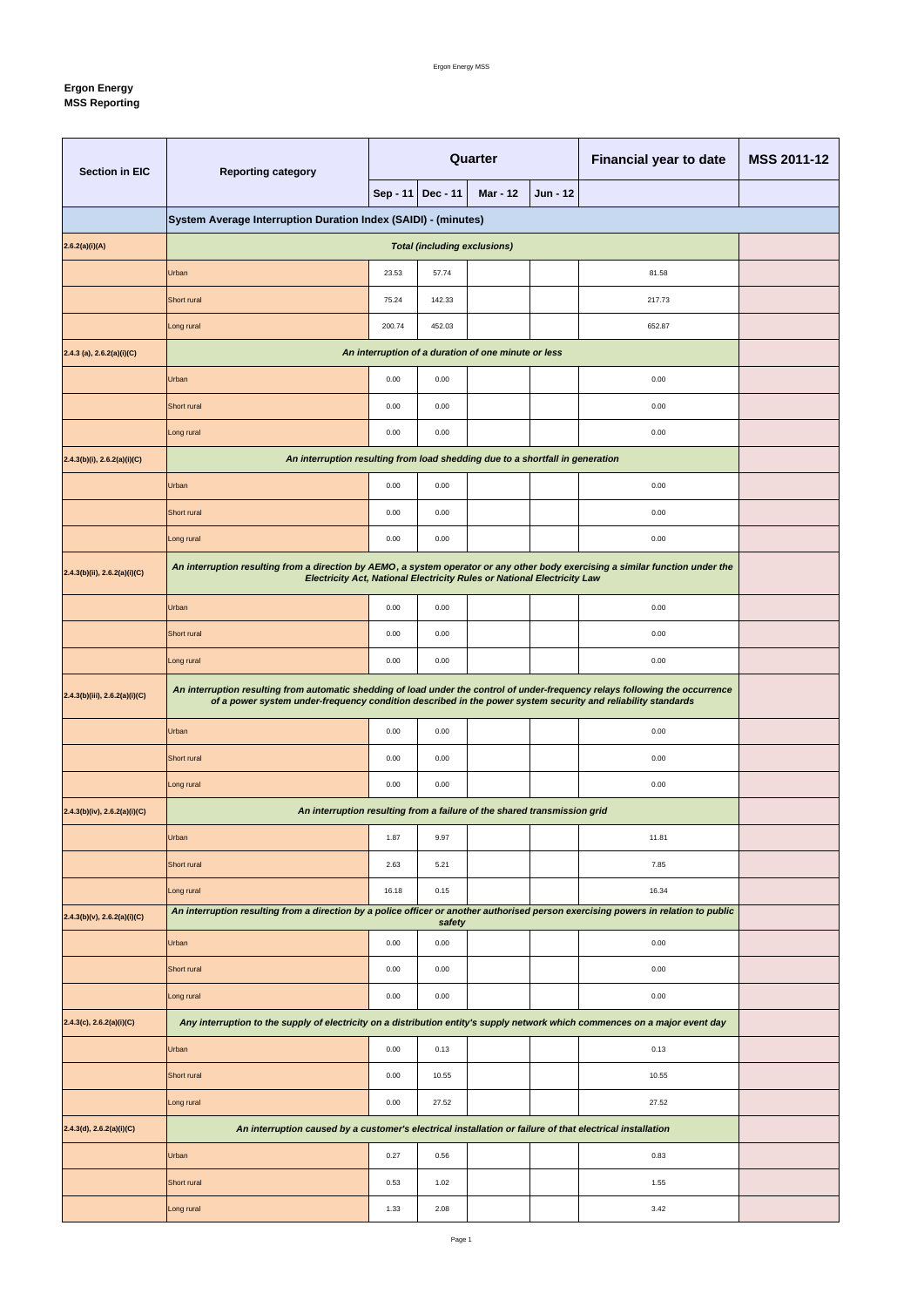### Ergon Energy MSS

| 2.6.2(a)(iii)                      | <b>Total exclusions</b>                                 |        |        |  |  |        |     |  |  |
|------------------------------------|---------------------------------------------------------|--------|--------|--|--|--------|-----|--|--|
|                                    | Urban                                                   | 2.13   | 10.66  |  |  | 12.78  |     |  |  |
|                                    | Short rural                                             | 3.16   | 16.78  |  |  | 19.95  |     |  |  |
|                                    | Long rural                                              | 17.51  | 29.76  |  |  | 47.28  |     |  |  |
| $2.6.2(a)(i)(B)$ , $2.6.2(a)(iii)$ | <b>Total Distribution system (excluding exclusions)</b> |        |        |  |  |        |     |  |  |
|                                    | Urban                                                   | 21.39  | 47.08  |  |  | 68.81  | 148 |  |  |
|                                    | Short rural                                             | 72.08  | 125.55 |  |  | 197.78 | 418 |  |  |
|                                    | Long rural                                              | 183.23 | 422.27 |  |  | 605.59 | 948 |  |  |

|                                                                |                                                                                                                                                                                                                                                |      |                     | Quarter         |                 | <b>Financial year to date</b> | <b>MSS 2011-12</b> |  |  |
|----------------------------------------------------------------|------------------------------------------------------------------------------------------------------------------------------------------------------------------------------------------------------------------------------------------------|------|---------------------|-----------------|-----------------|-------------------------------|--------------------|--|--|
| <b>Section in EIC</b><br><b>Reporting category</b>             |                                                                                                                                                                                                                                                |      | Sep - 10   Dec - 10 | <b>Mar - 12</b> | <b>Jun - 12</b> |                               |                    |  |  |
| System Average Interruption Frequency Index (SAIFI) - (number) |                                                                                                                                                                                                                                                |      |                     |                 |                 |                               |                    |  |  |
|                                                                | <b>Total (including exclusions)</b>                                                                                                                                                                                                            |      |                     |                 |                 |                               |                    |  |  |
|                                                                | Urban                                                                                                                                                                                                                                          | 0.28 | 0.78                |                 |                 | 1.06                          |                    |  |  |
| 2.6.2(a)(i)(A), 2.6.2(a)(iii)                                  | Short rural                                                                                                                                                                                                                                    | 0.63 | 1.51                |                 |                 | 2.14                          |                    |  |  |
|                                                                | Long rural                                                                                                                                                                                                                                     | 1.65 | 3.27                |                 |                 | 4.92                          |                    |  |  |
|                                                                | An interruption of a duration of one minute or less                                                                                                                                                                                            |      |                     |                 |                 |                               |                    |  |  |
| 2.4.3 (a), $2.6.2(a)(i)(C)$                                    | Urban                                                                                                                                                                                                                                          | 0.00 | 0.00                |                 |                 | 0.00                          |                    |  |  |
|                                                                | Short rural                                                                                                                                                                                                                                    | 0.00 | 0.00                |                 |                 | 0.00                          |                    |  |  |
|                                                                | Long rural                                                                                                                                                                                                                                     | 0.00 | 0.00                |                 |                 | 0.00                          |                    |  |  |
|                                                                | An interruption resulting from load shedding due to a shortfall in generation                                                                                                                                                                  |      |                     |                 |                 |                               |                    |  |  |
| $2.4.3(b)(i)$ , $2.6.2(a)(i)(C)$                               | Urban                                                                                                                                                                                                                                          | 0.00 | 0.00                |                 |                 | 0.00                          |                    |  |  |
|                                                                | Short rural                                                                                                                                                                                                                                    | 0.00 | 0.00                |                 |                 | 0.00                          |                    |  |  |
|                                                                | Long rural                                                                                                                                                                                                                                     | 0.00 | 0.00                |                 |                 | 0.00                          |                    |  |  |
|                                                                | An interruption resulting from a direction by AEMO, a system operator or any other body exercising a similar function under the<br>Electricity Act, National Electricity Rules or National Electricity Law                                     |      |                     |                 |                 |                               |                    |  |  |
| 2.4.3(b)(ii), 2.6.2(a)(i)(C)                                   | Urban                                                                                                                                                                                                                                          | 0.00 | 0.00                |                 |                 | 0.00                          |                    |  |  |
|                                                                | Short rural                                                                                                                                                                                                                                    | 0.00 | 0.00                |                 |                 | 0.00                          |                    |  |  |
|                                                                | Long rural                                                                                                                                                                                                                                     | 0.00 | 0.00                |                 |                 | 0.00                          |                    |  |  |
|                                                                | An interruption resulting from automatic shedding of load under the control of under-frequency relays following the occurrence<br>of a power system under-frequency condition described in the power system security and reliability standards |      |                     |                 |                 |                               |                    |  |  |
| $2.4.3(b)(iii)$ , $2.6.2(a)(i)(C)$                             | Urban                                                                                                                                                                                                                                          | 0.00 | 0.00                |                 |                 | 0.00                          |                    |  |  |
|                                                                | Short rural                                                                                                                                                                                                                                    | 0.00 | 0.00                |                 |                 | 0.00                          |                    |  |  |
|                                                                | Long rural                                                                                                                                                                                                                                     | 0.00 | 0.00                |                 |                 | 0.00                          |                    |  |  |
|                                                                | An interruption resulting from a failure of the shared transmission grid                                                                                                                                                                       |      |                     |                 |                 |                               |                    |  |  |
|                                                                | Urban                                                                                                                                                                                                                                          | 0.05 | 0.25                |                 |                 | 0.30                          |                    |  |  |
| $2.4.3(b)(iv)$ , $2.6.2(a)(i)(C)$                              | Short rural                                                                                                                                                                                                                                    | 0.05 | 0.13                |                 |                 | 0.18                          |                    |  |  |
|                                                                | Long rural                                                                                                                                                                                                                                     | 0.33 | 0.01                |                 |                 | 0.33                          |                    |  |  |
|                                                                | An interruption resulting from a direction by a police officer or another authorised person exercising powers in relation to public                                                                                                            |      | safety              |                 |                 |                               |                    |  |  |
|                                                                | Urban                                                                                                                                                                                                                                          | 0.00 | 0.00                |                 |                 | 0.00                          |                    |  |  |
| $2.4.3(b)(v)$ , $2.6.2(a)(i)(C)$                               | Short rural                                                                                                                                                                                                                                    | 0.00 | 0.00                |                 |                 | 0.00                          |                    |  |  |
|                                                                | Long rural                                                                                                                                                                                                                                     | 0.00 | 0.00                |                 |                 | 0.00                          |                    |  |  |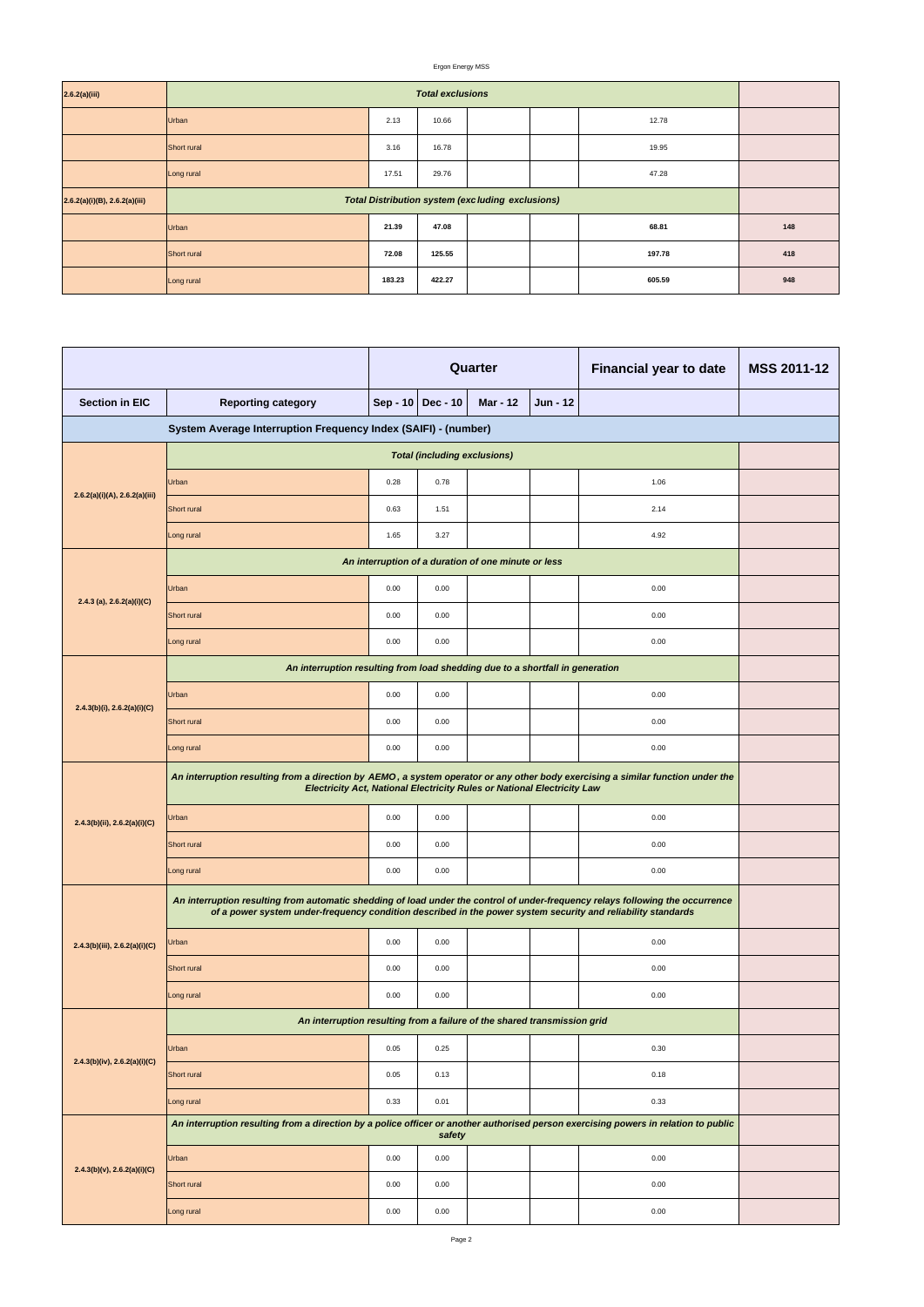Ergon Energy MSS

| <b>Section in EIC</b> | An explanation of reasons for a distribution entity exceeding (where applicable) those minimum service standards and proposals | <b>Exceeded MSS</b> |
|-----------------------|--------------------------------------------------------------------------------------------------------------------------------|---------------------|
|                       | Please see attached October - December 2011 MSS GSL Report                                                                     |                     |
|                       |                                                                                                                                |                     |
|                       |                                                                                                                                |                     |
|                       |                                                                                                                                |                     |

| $2.4.3(c)$ , $2.6.2(a)(i)(C)$ | Any interruption to the supply of electricity on a distribution entity's supply network which commences on a major event day |      |      |  |  |      |      |  |  |  |
|-------------------------------|------------------------------------------------------------------------------------------------------------------------------|------|------|--|--|------|------|--|--|--|
|                               | Urban                                                                                                                        | 0.00 | 0.00 |  |  | 0.00 |      |  |  |  |
|                               | Short rural                                                                                                                  | 0.00 | 0.08 |  |  | 0.08 |      |  |  |  |
|                               | Long rural                                                                                                                   | 0.00 | 0.19 |  |  | 0.19 |      |  |  |  |
|                               | An interruption caused by a customer's electrical installation or failure of that electrical installation                    |      |      |  |  |      |      |  |  |  |
|                               | Urban                                                                                                                        | 0.00 | 0.00 |  |  | 0.01 |      |  |  |  |
| 2.4.3(d), 2.6.2(a)(i)(C)      | Short rural                                                                                                                  | 0.00 | 0.01 |  |  | 0.01 |      |  |  |  |
|                               | Long rural                                                                                                                   | 0.00 | 0.01 |  |  | 0.01 |      |  |  |  |
|                               | <b>Total exclusions</b>                                                                                                      |      |      |  |  |      |      |  |  |  |
| 2.6.2(a)(iii)                 | Urban                                                                                                                        | 0.06 | 0.25 |  |  | 0.31 |      |  |  |  |
|                               | Short rural                                                                                                                  | 0.06 | 0.22 |  |  | 0.28 |      |  |  |  |
|                               | Long rural                                                                                                                   | 0.33 | 0.20 |  |  | 0.53 |      |  |  |  |
| 2.6.2(a)(i)(B), 2.6.2(a)(iii) | <b>Total Distribution System (excluding exclusions)</b>                                                                      |      |      |  |  |      |      |  |  |  |
|                               | Urban                                                                                                                        | 0.22 | 0.53 |  |  | 0.75 | 1.96 |  |  |  |
|                               | Short rural                                                                                                                  | 0.57 | 1.29 |  |  | 1.86 | 3.9  |  |  |  |
|                               | Long rural                                                                                                                   | 1.32 | 3.07 |  |  | 4.38 | 7.30 |  |  |  |

| <b>Section in EIC</b> | A description of any major event days                                                                                                                  | <b>Date</b>       |
|-----------------------|--------------------------------------------------------------------------------------------------------------------------------------------------------|-------------------|
|                       | Severe thunderstorms and Lightening Stikes across Northern areas of QLD and Bushfires, Storms and hailstorms across Central and Southern areas of QLD. | 15th October 2011 |
|                       |                                                                                                                                                        |                   |
| 2.6.2(a)(i)(D)        |                                                                                                                                                        |                   |
|                       |                                                                                                                                                        |                   |
|                       |                                                                                                                                                        |                   |
|                       |                                                                                                                                                        |                   |
|                       |                                                                                                                                                        |                   |
|                       |                                                                                                                                                        |                   |

| 2.6.2(a)(i)(E) |  |
|----------------|--|
|                |  |
|                |  |
|                |  |
|                |  |
|                |  |